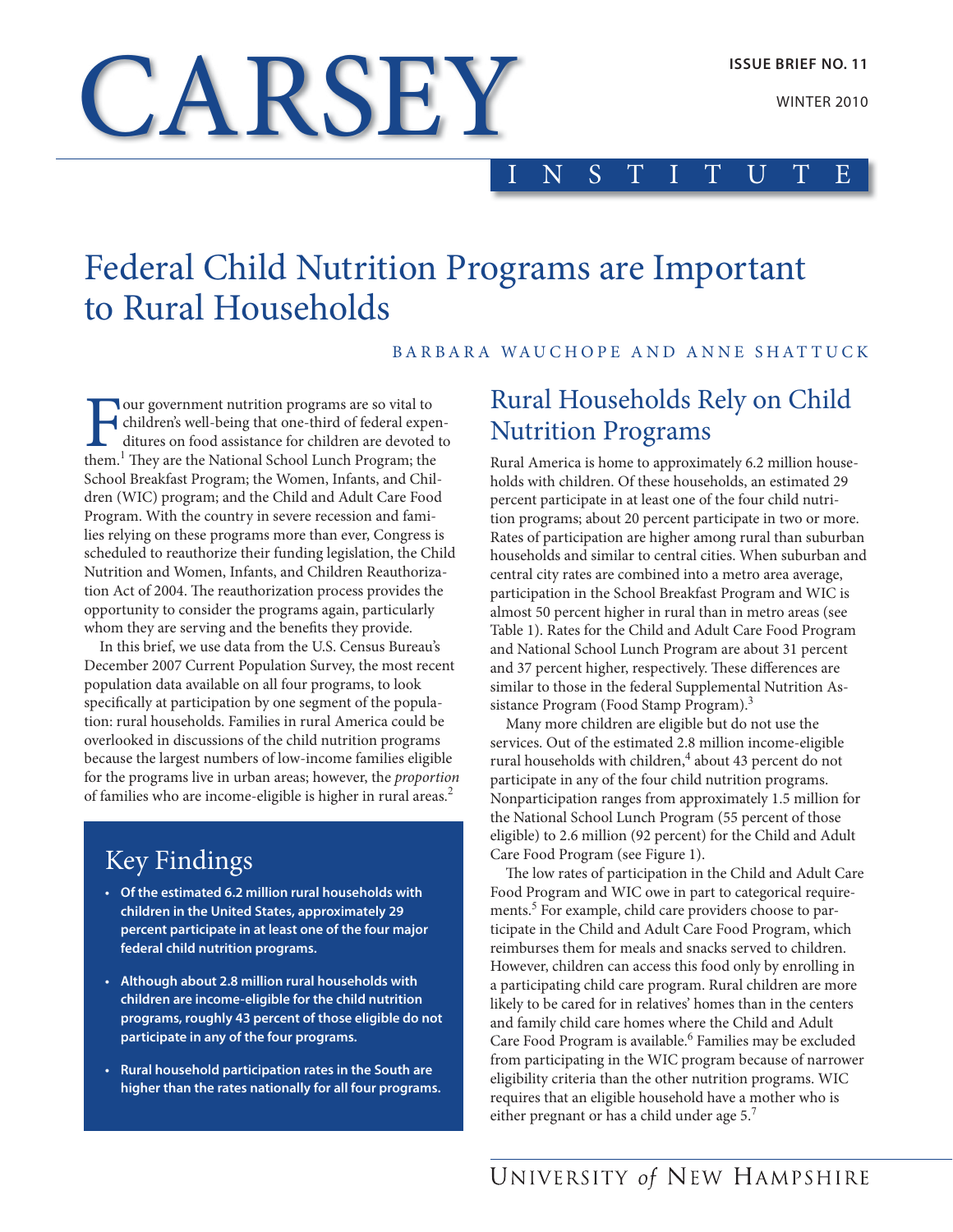#### **Table 1. Participation in four federal child nutrition programs in the United States: Rural and metropolitan households with children 18 and undera**

|                                                                                                    | <b>Total</b> | Rural | Suburban Central | city           |
|----------------------------------------------------------------------------------------------------|--------------|-------|------------------|----------------|
| Total number of households with<br>children 18 or under (in millions)                              | $41.5^{b}$   | 6.2   | 18.2             | 11.2           |
| <b>National School Lunch Program</b>                                                               |              |       |                  |                |
| Number of households with<br>children participating (in millions)                                  | 7.1          | 1.4   | 2.2              | 2.5            |
| Percent of households with<br>children participating                                               | 17.2%        | 22.4% | 12.0%            | 22.7%          |
| <b>School Breakfast Program</b>                                                                    |              |       |                  |                |
| Households with children<br>participating (in millions)                                            | 5.5          | 1.1   | 1.6              | $\overline{2}$ |
| Percent of households with<br>children participating                                               | 13.2%        | 18.3% | 8.7%             | 17.9%          |
| Women, Infants and Children                                                                        |              |       |                  |                |
| Households with a mother or<br>child participating (in millions)                                   | 2.8          | 0.6   | 0.8              | 1              |
| Percent of households with<br>a mother or child participating                                      | 6.8%         | 9.4%  | 4.3%             | 9.2%           |
| <b>Child and Adult Care Food Program</b>                                                           |              |       |                  |                |
| Households with children<br>receiving food at day care or<br>Head Start <sup>c</sup> (in millions) | 1.2          | 0.2   | 0.4              | 0.4            |
| Percent of households with<br>children receiving food<br>at day care or Head Start                 | 3.0%         | 3.8%  | 2.0%             | 4.0%           |

*Source: U.S. Census Bureau, December 2007 Current Population Survey*

a. No statistically significant differences were found between numbers of rural and central city participants for any of the four programs. Rural and suburban household participation is statistically significant for all four programs at p<.001.

b. The total of 41.5 million households with children under 18 includes a group that resides in unidentified metropolitan areas, for example, either suburban or central city, that are not included in this table. They represent 14 percent of the 41.5 million total.

c. Current Population survey respondents are not asked if their children participate in the Child and Adult Care Food Program but instead if they receive food from their day care or Head Start program. Respondents are unlikely to know the name of the program funding their children's food. Because all the respondents that participated are in low-income households, it is highly probable that the child care and Head start programs they attend participate in the Child and Adult Care Food Program.

#### **Figure 1. Nonparticipation in child nutrition programs among income-eligible rural households with children 18 and under**



## Participation Rates are Highest in the South

Most of the rural households that participate in these child nutrition programs live in the south and Midwest, the most rural regions of the country (see Table 2). Rural poverty is highest in the South, where nearly one in three children under six are poor.<sup>8</sup> Rural families there are more likely to be income-eligible than in any other region. There are roughly 1.4 million eligible rural households in the South, which is about one-half of all rural southern households with children. Consequently, participation rates in the South are higher than the rates nationally for all four programs. More than one-quarter of all rural households with children in the South, for example, participate in the National School Lunch Program, and about 23 percent participate in the School Breakfast Program.

#### **Table 2. Participation in four federal child nutrition programs in the United States by region:a Percentage of all rural households with a child 18 and under**

|                                                | U.S. | <b>Northeast</b> | Midwest | South | West |
|------------------------------------------------|------|------------------|---------|-------|------|
| National School<br>Lunch Program               | 22   | 20               | 18      | 27    | 20   |
| School Breakfast<br>Program                    | 18   | 15               | 13      | 23    | 16   |
| Child and Adult Care<br>Food Program           | 4    | 1                | 3       | 5     | 3    |
| Women, Infants and<br>Children (WIC) program 9 |      | 11               | 9       | 10    | 9    |

*Source: U.S. Census Bureau, December 2007 Current Population Survey*

a. statistical differences between the south and the other regions are significant (p<.05) for the two school meals programs: national school Lunch Program and School Breakfast Program. For the Child and Adult Care Food Program, differences were significant only between the South and the Northeast. There were no statistically significant differences between the regions for the Women, infants and Children program.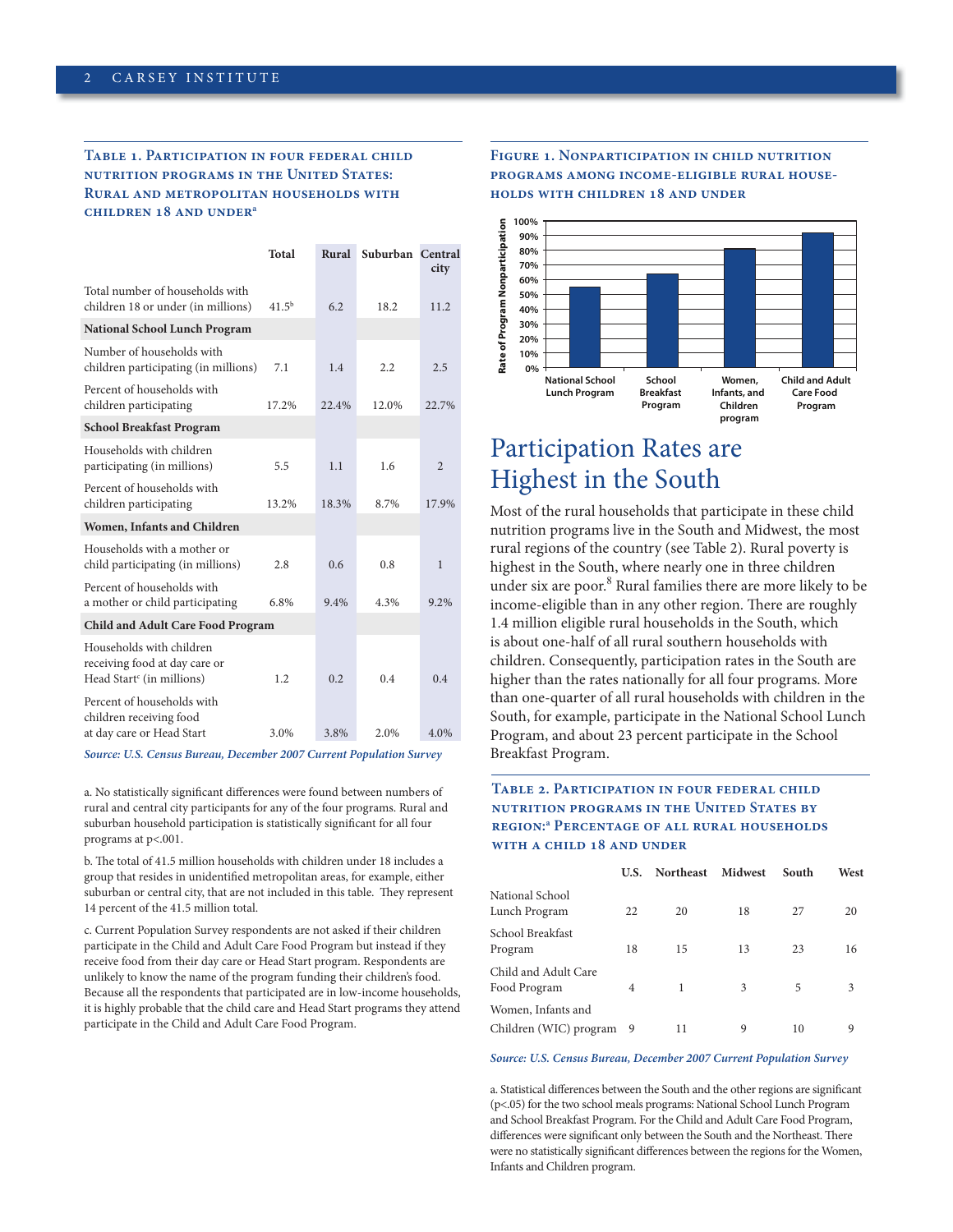Rural children and families who use the child nutrition programs resemble the profile of households in poverty across the country. Across all four programs, participating households are likely to be headed by a single, non-white female with less than a high school education. Only a small percentage of non-U.S. citizens participate, ranging from about 5 percent of rural households each for the National School Lunch, School Breakfast, and Child and Adult Care Food programs to 8 percent for WiC.

### Conclusion

For many rural households across the country, particularly in the south, federal child nutrition programs are helping poor children meet their basic needs for nutritious meals and snacks. The disproportionate rates of participation by rural American households reflect the higher rates of poverty and food insecurity found in rural areas.<sup>9</sup> They also reflect unique challenges poor rural families face in locating affordable food. Both the quantity and quality of food available to rural families can be limited by living in food deserts—communities with access to few grocery stores.<sup>10</sup> The food in rural grocery stores is often more costly because of families' distance from major food distribution centers and lack of competition.<sup>11</sup> Traveling to more affordable stores, food pantries, and soup kitchens is constrained by limited transportation options.<sup>12</sup> Federal food assistance, particularly in schools and child care programs, provides important access to nutritious food for children.

Yet many rural children are not taking advantage of these programs. There are several barriers unique to rural areas that might affect participation. Rural areas lack public transportation; schools serving poor communities sometimes fail to meet the 50 percent eligibility requirement of some programs because they have large catchment areas that include communities where poverty is lower; and program operating costs can be higher for small rural schools and child care programs. These factors may explain the failure of the programs to reach the rural children who need them.<sup>13</sup>

With the economic recession and associated unemployment hitting rural areas particularly hard, $14$  the population of rural households eligible for child nutrition programs is likely to expand beyond the poor children that traditionally participate in the program. although there are signs that participation is beginning to increase, need continues to outpace participation.<sup>15</sup> Among rural families experiencing poverty for the first time, the problems of stigma and lack of program awareness may make expanding participation rates particularly challenging. As Congress takes up reauthorization of the child nutrition bill, it is important to recognize both the need for and the benefit of the programs in rural America and to examine the barriers to participation and effective delivery of the programs in rural communities.

## Data Used

Data used for this brief are from the U.S. Bureau of the Census's Current Population survey, including the Food security Supplement (December 2007). The set of items analyzed asks households indirectly about their child or family's participation in several child nutrition programs during the last 30 days. These items ask if "(your child/any children in the household) receive free or reduced-cost lunches at school" from the National School Lunch Program; if "(your child/ any children in the household) receive free or reduced cost breakfasts at school" from the school Breakfast Program; if "(your child/any children in the household) receive free or reduced-cost food at a day-care or Head start program" from the Child and Adult Care Food Program; and if "any (women/women or children/children) in this household get food through the WiC program."

## Endnotes

1. U.S. Department of Agriculture Economic Research service, "Federal nutrition assistance at a Glance," *The Food Assistance Landscape: FY 2008 Annual Report*, economic Information Bulletin no. 6-6 (April 2009). Analysis does not include adult day care programs.

2. According to the December 2007 U.S. Census Bureau Food security supplement of the Current Population survey, there are 14.2 million households that are income-eligible for these programs, with incomes less than 185 percent of the federal poverty threshold, and 11.4 million of these live in urban or suburban (metropolitan) areas. This represents 32 percent of metropolitan households with children. However, in rural areas, 45 percent of households with children are eligible.

3.kristin smith and sarah savage, "Food stamp and School Lunch Programs Alleviate Food Insecurity in Rural America." Fact Sheet No. 5 (Durham, NH: Carsey Institute, University of New Hampshire, 2007), 1.

4.. income eligibility is based only on household income. Counting households with incomes less than 185 percent of the federal poverty threshold as a measure of program eligibility captures both the households that are eligible for reduced-price meals (if income is between 130 percent and 185 percent of the threshold) and households eligible for free meals (if income is less than 130 percent). However, it produces only a rough estimate of households that are eligible. other program requirements may limit participation by otherwise eligible households.

5. Low rates of participation for the Child and Adult Care Food Program may also be due to the lack of awareness by parents participating in the survey that their children were attending a participating program.